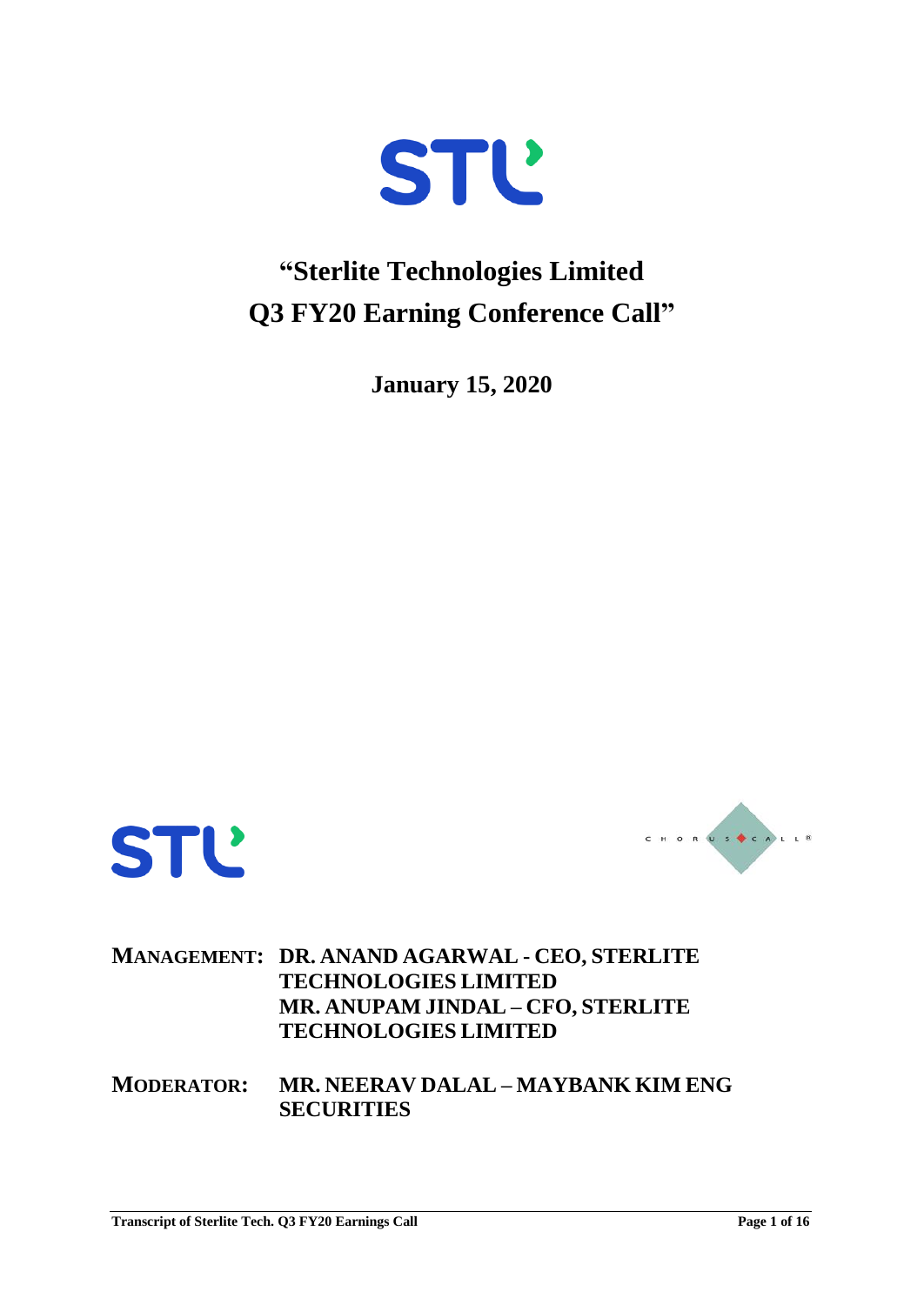

| <b>Moderator:</b> | Ladies and gentlemen, good day and welcome to the Sterlite Technologies Limited Q3 FY20        |
|-------------------|------------------------------------------------------------------------------------------------|
|                   | earnings conference call. As a reminder, all participant lines will be in the listen-only mode |
|                   | and there will be an opportunity for you to ask questions after the presentation concludes.    |
|                   | Should you need assistance during the conference, please signal an operator by pressing * then |
|                   | 0 on your touchtone phone. Please note that this conference is being recorded. Along with this |
|                   | call, we are also running a live webcast of the presentation covering the Q3 FY20 results.     |
|                   | Investors can also download a copy of these slides from the STL website. I now hand the        |
|                   | conference over to Mr. Neeray Dalal from Maybank Kim Eng Securities. Thank you and over        |
|                   | to you, sir.                                                                                   |

- **Neerav Dalal:** Hello everyone, and thanks for standing by. We at Maybank Kim Eng Securities are pleased to host the management of Sterlite Technologies today. To take us through the third quarter results and answer your questions, we have Dr. Anand Agarwal – CEO and Mr. Anupam Jindal – CFO of Sterlite Technologies. For the opening remarks, I hand over the call to Dr. Anand Agarwal. Over to you, sir.
- **Anand Agarwal:** Thank you, Neerav and good evening, everyone and thank you for joining us for our Q3 FY20 results.

#### **Slide 3:**

I will start off with how the year has gone by for 2019 as we have just finished 2019 and getting into 2020. So as we have been talking to you earlier, 2019 has been a year of pause for the global telecom industry. At the same time, we have several growth drivers in place for 2020 and beyond. In 2019, what we saw was that at a global level, telco CAPEX has paused because of 4G to 5G transition; whenever the technology transitions have happened in the past, we saw similar CAPEX pause. We also saw that globally fiber demand had come down by 7% which was largely led by fall in China demand by about 13% and while US and Europe demand growth happened at about 4% in 2019, and Indian telecom industry, as you would all be aware, was restructured into a large extent and that was where 2019 was. At the same time, we see a good degree of growth drivers intact in 2020 moving. One clear point which is coming is the commercial 5G services are getting launched in key economies. At the same time, large edge data centers are getting deployed with network on top of their own network connectivity. We are also seeing that data ARPU is increasing as a percentage in the total global ARPU and both tower fiberization as well as broadband connectivity continue to grow. And with the recent changes in ARPUs and tariff changes in the India telecom industry, we believe the profitability is likely to improve as it moves forward.

#### **Slide 4:**

In the last earnings call, we had said that by end of 2019, almost 25 countries will have multicity commercially available 5G services and they shall continue to do rollout in 2020. Further, we want to give some data points on how 5G is evolving. In US, we have seen AT&T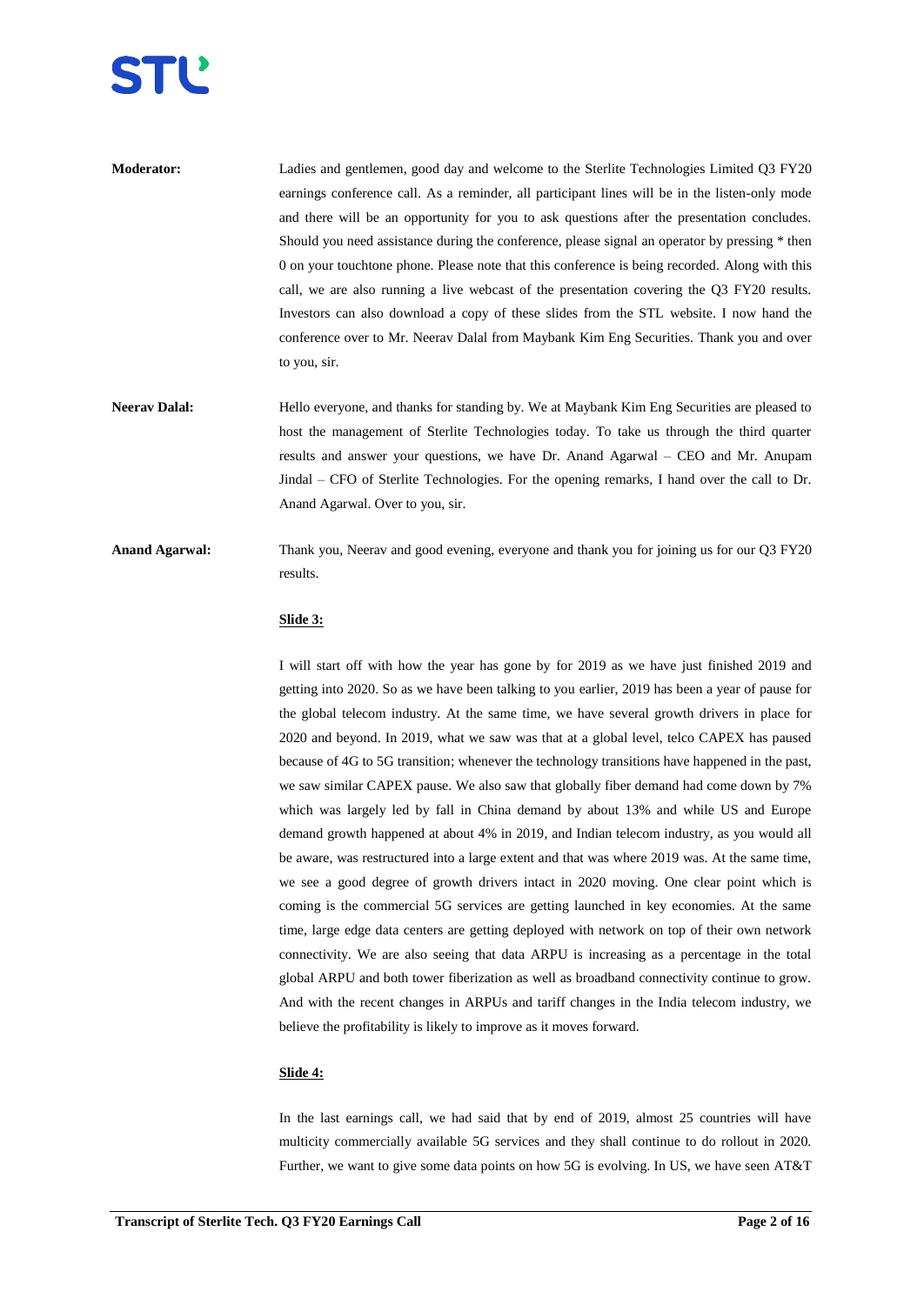and Verizon, each expanding their reach of 5G services to 20 cities and 30 cities respectively before end of 2019. China has launched one of the world's largest 5G network in 2019 reaching to 50 cities. In Shanghai alone, 12,000 5G base stations have been activated to support 5G coverage and the 3 State-run operators, China Mobile, Telecom and Unicom are offering 5G plans that start at \$18 for 30 GB data per month. In Europe, 5G trials are continuing and it is targeting commercial rollout in 2020. So on the base back of 5G deployment, the CAPEX by major telcos is expected to go up to \$141 billion in the current year following a pause year of 2019. Further, we also expect that a large part of this CAPEX shall go towards optical fiber spend as 5G network requires significantly much more fiber than a typical 4G network. Coming to India, although 5G deployment is still some time away, the telecom industry profitability is thus going to increase following the tariff hike and we believe that the investments required to create future networks which are pretty much due in terms of tower connectivity etc. should start happening in the country.

## **Slide 5:**

In terms of Cloud, we are seeing a massive hyperscale and edge data centers getting built by global cloud companies. In 2020, the CAPEX by global cloud companies is expected to grow by around 20% to almost US \$103 billion. The new cloud network infra's architecture will require many more data centers to be built and additionally, we are also seeing cloud companies owning their transmission, the fiber network between data centers. Going forward, this customer segment shall significantly impact the optical fiber demand and we have also as we have been talking for the last 2 quarters, we have initiated sales in this segment.

#### **Slide 6:**

If we move onto the Citizen Networks, the Indian Government launched the national broadband mission in December of 2019 which aims to fast-track growth of digital communication infrastructure, bridge the digital divide and provide affordable and universal access of broadband for all. The main objective of this mission is to provide access to all villages by 2022 and this envisages almost Rs. 7 lakh crore investment in the next 3 to 4 years. The ambitious project will involve going beyond what BharatNet has been doing and it talks about laying almost 3 million route kilometers of optical fiber cable which will involve increasing fiberization of tower from 30% to 70% and increasing tower density from 0.4 to 1.0 tower per thousand population thereby significantly increasing improving quality of services for mobile as well as internet.

#### **Slide 7:**

Coming to the fourth segment which we cover; the Enterprise segment. Particularly India, where we are focused, we see a lot of investments are happening to create digital infrastructure. Example, as the warfare in defense is moving from tactical to digital, Indian defense forces are increasing ICT investments. These investments are in the areas of network modernization, secured data communications as well as physical security. Indian Railways is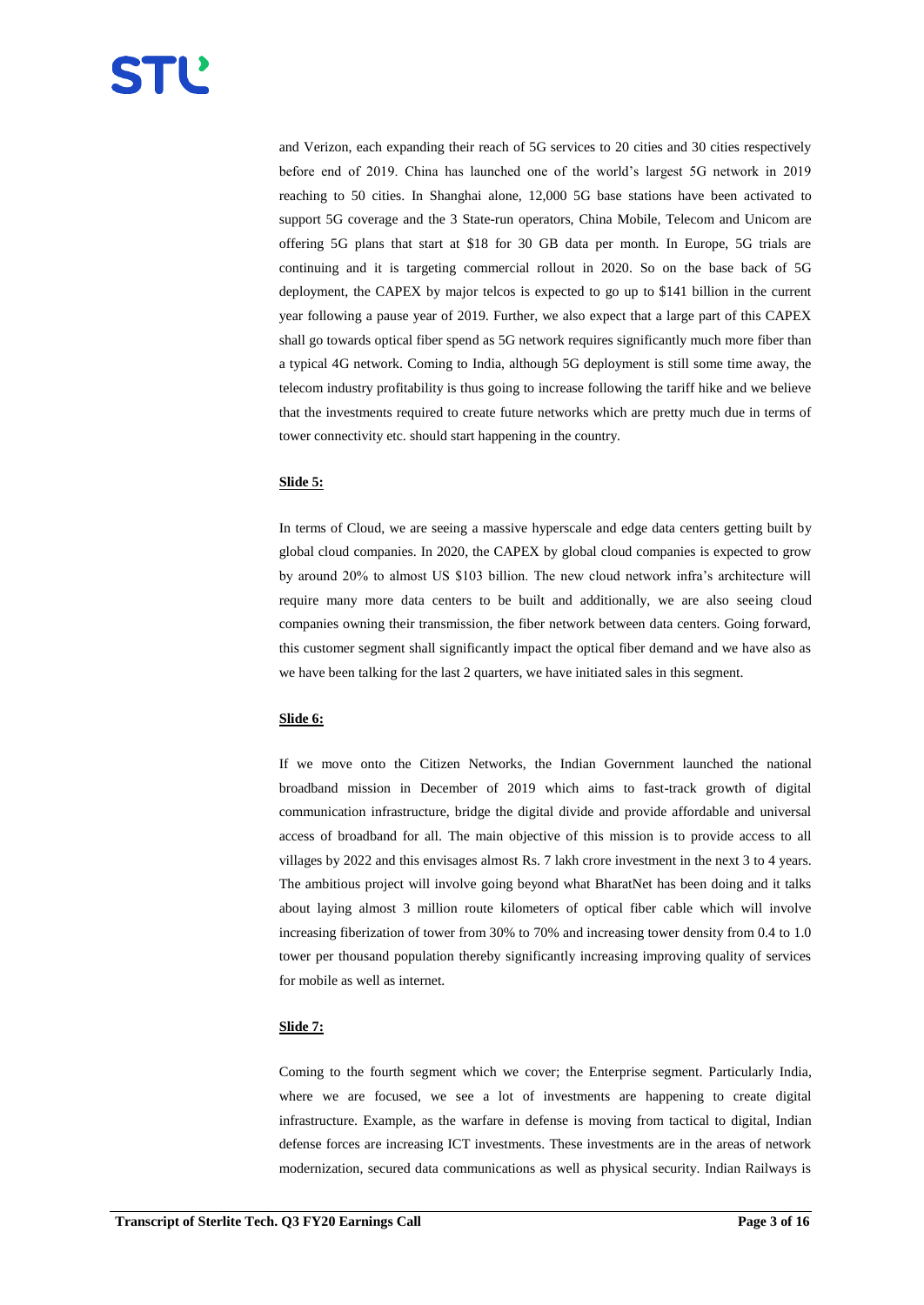

spending to overhaul its signaling and telecom systems to both improve speed and safety. Power Grid Corporation is investing in Smart Grid in addition to building modern MPLS and SD WAN network for its own use as well as leading out to tenants. And this emphasis in building out networks is creating a good degree of investments as we move forward.

#### **Slide 8:**

Now coming particularly to the Connectivity Solutions segment for us; which includes our fiber and cable business. The global optical fiber demand after several years came down in 2019 for the first time by almost about 7% to reduce the overall demand, reduced about 478 million from about 511 million in 2018. This as I said earlier it happened mostly in China. Our key markets of India also degrew while we saw growth happening by about 4% in Europe and about 4% in North America. We expect the global optical fiber demand to pick up as the pace of 5G deployment picks up across the globe and this should happen meaningfully from the H2 of this year.

## **Slide 9:**

In line with decline that we saw in some of the key markets, our volume in Q3 in fiber has come down but our cable volume has remained overall intact. We are currently operating at about 46% utilization for the expanded capacity of 50 million kilometers in optical fiber and 76% utilization in the cable capacity of 18 million kilometers. The cable capacity as we have talked about will go up to 33 million kilometers by June of 2020. So even though global demand in the fiber and cable business will remain flat in the short term till H2 of FY21, our volumes are expected to increase on the back of volume gains through new market entry which lot of emphasis and efforts have been made over the last few quarters. These new markets will give us access to almost a new global demand which is almost 25% of the world's demand which had not been under focus for us. We are planning a phased entry in some of these markets and you would have noticed in the last few years, we have over of our total sales in the fiber and cable business, the International or global sales we have been increasing significantly from about 38% in FY16 to almost more than 68% year to date in the current year.

#### **Slide 10:**

In the new product segment, we have launched some of the new products. The one product that we launched called TruRibbon is in March of last year, is finding very good response from the customers. As the networks of the future is requiring dense fiberization, TruRibbon is answering the call by offering almost 2,000 fiber in a single cable and it does it as the most compact cable packaging and superior handling design to enable a first-time light installation. On the fiber side, we have launched the Stellar Fibre which is the industry's first universal fiber in October of last year. as the networks are requiring deep fiberization, they are also requiring bend-insensitive fiber. The Stellar Fibre is one of a kind in the current industry to both have a bend-insensitive design with a mode field diameter which matches the size of a legacy fiber. This leading edge innovation from STL's optical design fusion guarantees best-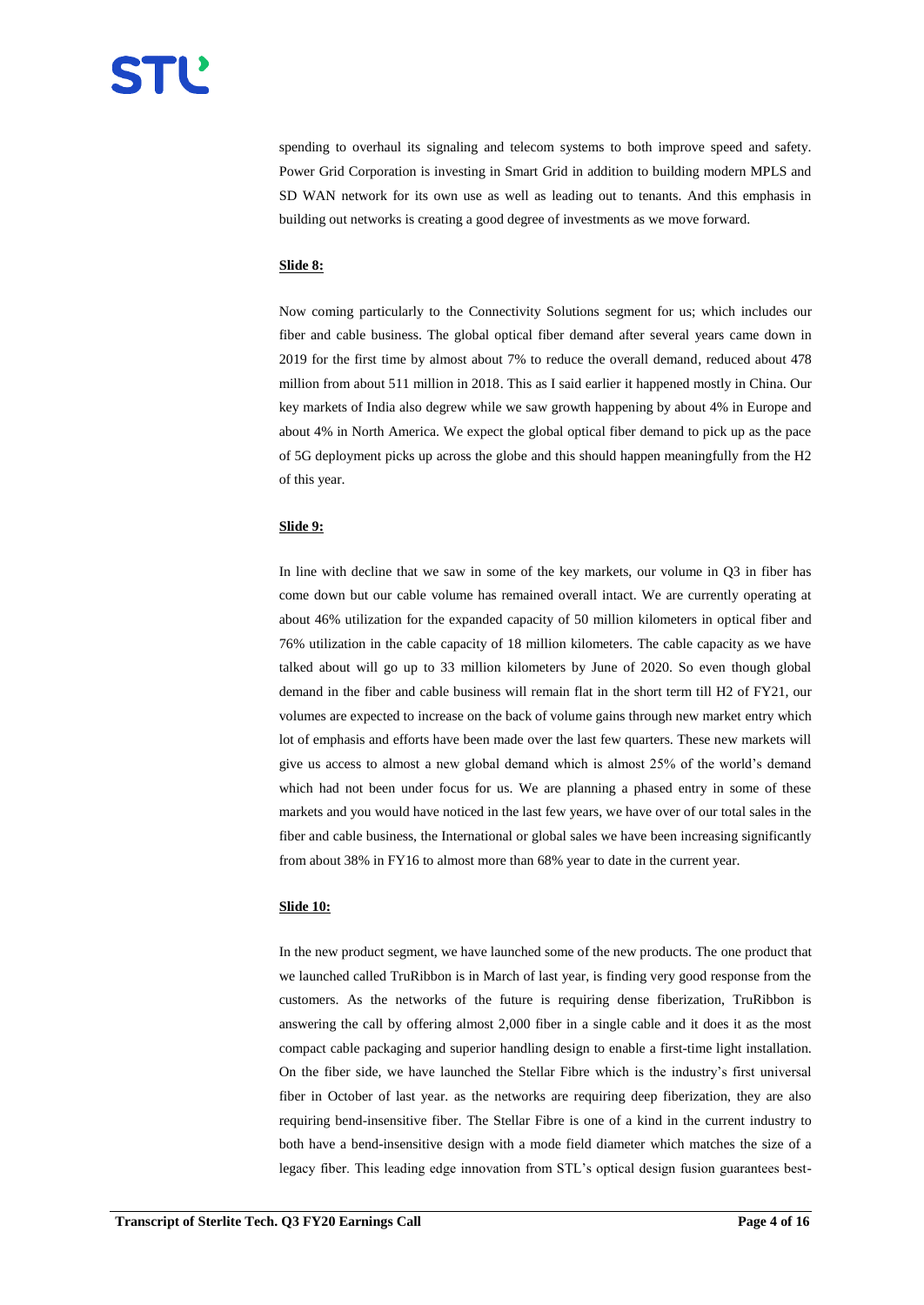

in-class data transfer, negligible data loss even with very high fibre bends and compatibility with all the fibres which are in use today. We have increased our new product revenue to total product revenue from about 10% in FY16 to 19% in year till date FY20 and we shall continue to work in this direction and keep coming with new products to improve our realizations as well as margins.

#### **Slide 11:**

Leveraging on our strength of most integrated manufacturing and supply chain, we also started Project Junoon in January of 2019 to focus on the overall cost structures in the optical fiber and we have formed a cross-sell functional team to work on the cost reduction possibilities across raw material, manufacturing as well as fixed cost. In the raw material costs, we have used the levers of yield improvement, renegotiation with existing vendors, alternate vendors as well as inhouse process improvements. In our manufacturing cost reduction, we have looked at areas like consumables as well as power load optimization and in the fixed cost area we have organized ourselves in a lean and agile organization. We have been able to achieve very significant good results so far and going forward also, there are several projects to further do costs rationalization as we continue to move forward.

#### **Slide 12:**

So in the current quarter, the connectivity solutions business, the absolute EBITDA has been affected on the back of both lower volume as well as some lower realizations in the optical fiber business. In globally, what we are also seeing some plants starting to get mothballed and capacities shutting down. If further capacity shut down, we believe it will help in price stabilization. In the short term, we expect that this business unit's absolute EBITDA will improve on the back of both incremental volume as well as costs reduction which we are continually doing. In the medium term, we shall continue our work on new product strengthening as well as increasing capacity utilization by entering new markets. We expect that as overall pricing environment improves on the back of global demand, the absolute EBITDA will be going up.

#### **Slide 13:**

Coming to the other business segment which we have is the network services and software. It has been a slowly strategic growth engine for STL. I wanted to show you a flavor of what it has grown up. This business has grown from about Rs. 350 crores in FY16 to almost Rs. 2,600 crore annualized in the current year which is translating to almost 7.5 times growth in the last 4 years and this growth momentum is expected to continue in the future. In this context if you see, we are no more a pure play fiber player. We have quietly transformed ourselves from a fiber and cable manufacturing Company to an end-to-end solution provider and this business is almost like between 50-51% of our total revenues for the quarter and for the year and apart from growth, it is enabling STL to become the strategic partner to our customers by providing end-to-end solution from network design to implementation, operation and management. We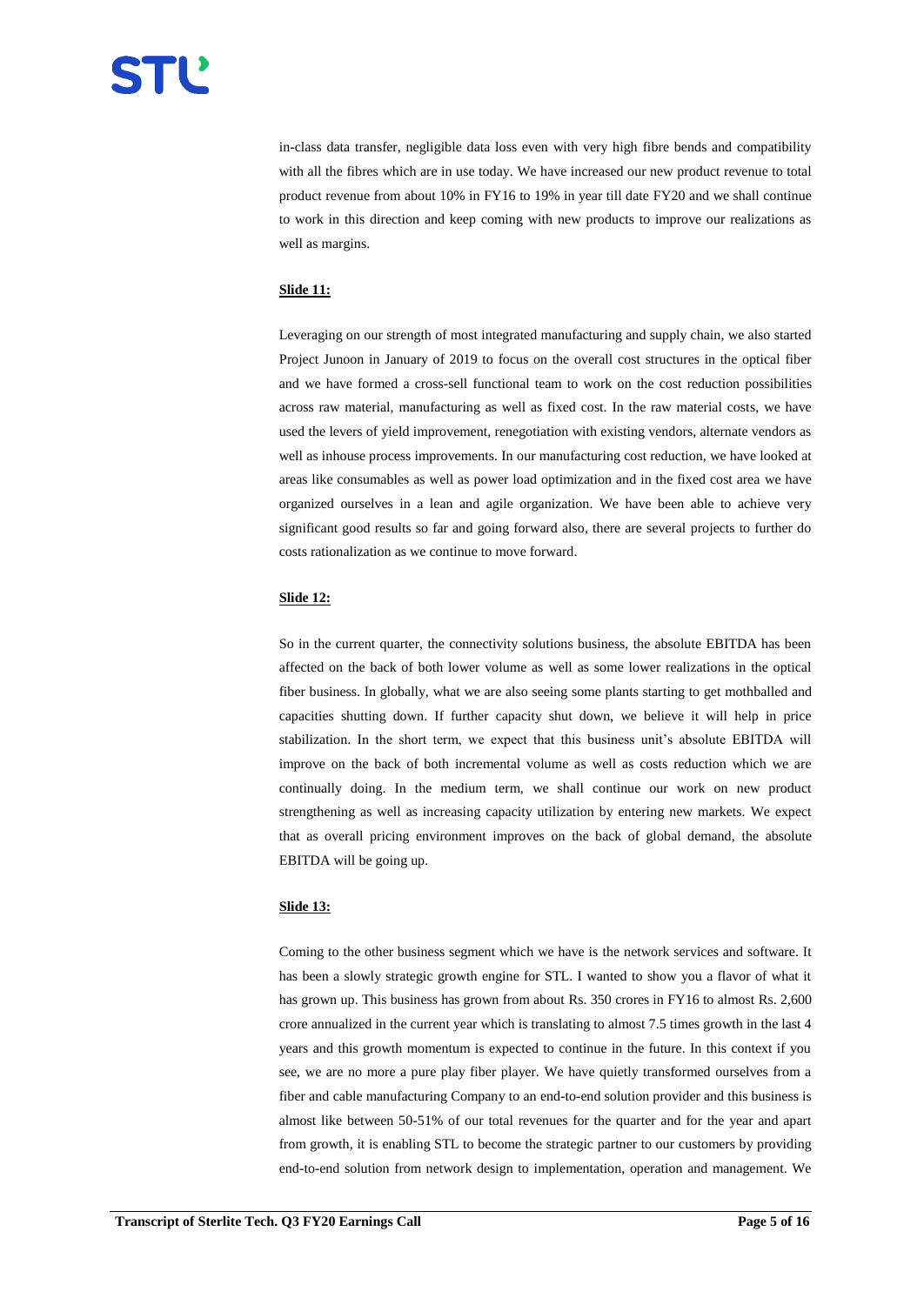have also grown our capability from network implementation to complex system integration and we are continuously adding more and more products offerings.

#### **Slide 14:**

We also see that the overall total addressable market for network services in India itself can add up to almost US 15 billion from the four segments of telecom companies, citizen network, cloud as well as the large enterprises and as we are taking shape, our clear aim is to become full leader in network services in India while we will initiate a global play through our data center offering with the acquisition that we had done last quarter in IDS in UK.

#### **Slide 15:**

In terms of providing update on the key projects, the project that we were doing for Indian Army in J&K which is called NFS has been completed and is moving to the O&M stage. The project 'Varun' which is the Indian Navy project, we are almost 65% completed. The MahaNet which is rolling out the full network in Maharashtra is about 55% completed and the fiber rollout for telecom Company, we have done almost more than 5,500 kilometers for telecom companies in India across mostly Central, West and Southern India. We have also had new order wins that we announced of T-Fiber which is a project to deliver digital infrastructure to 6 million citizens in Telangana. The total value of the project being about Rs. 1,800 crore and for which we received the phase 1 work order for about Rs. 1,100 crore. We also got some multimillion dollar contract from Telekom Albania for the digital transformation program and we are confident that orders shall continue to further flow in Q4, and the growth momentum will continue.

#### **Slide 16:**

Our key differentiator in network services is technology led implementation and there are several newer technologies called Lead 360 that we have deployed with drone surveys, robotics cable blowing, AI bots as well as further accelerating the deployment of smarter networks of tomorrow.

#### **Slide 17:**

So overall, what we see is that the services business shall clearly expand in 3 vectors. On one side, we will do customer expansion. Till date, most of our revenues which were coming from enterprise and citizen networks, we are also now increasing our order book as well as revenues from telco and cloud segments. We are doing geographic expansion. We have already expanded in India from 3 states to 8 states and we are slowly moving to a Pan India presence. At the same time as I said earlier, we are also moving to global markets with the IDS acquisition. We are also looking at scope expansion. We will continue to develop our capability to take on further scope to provide end-to-end offerings.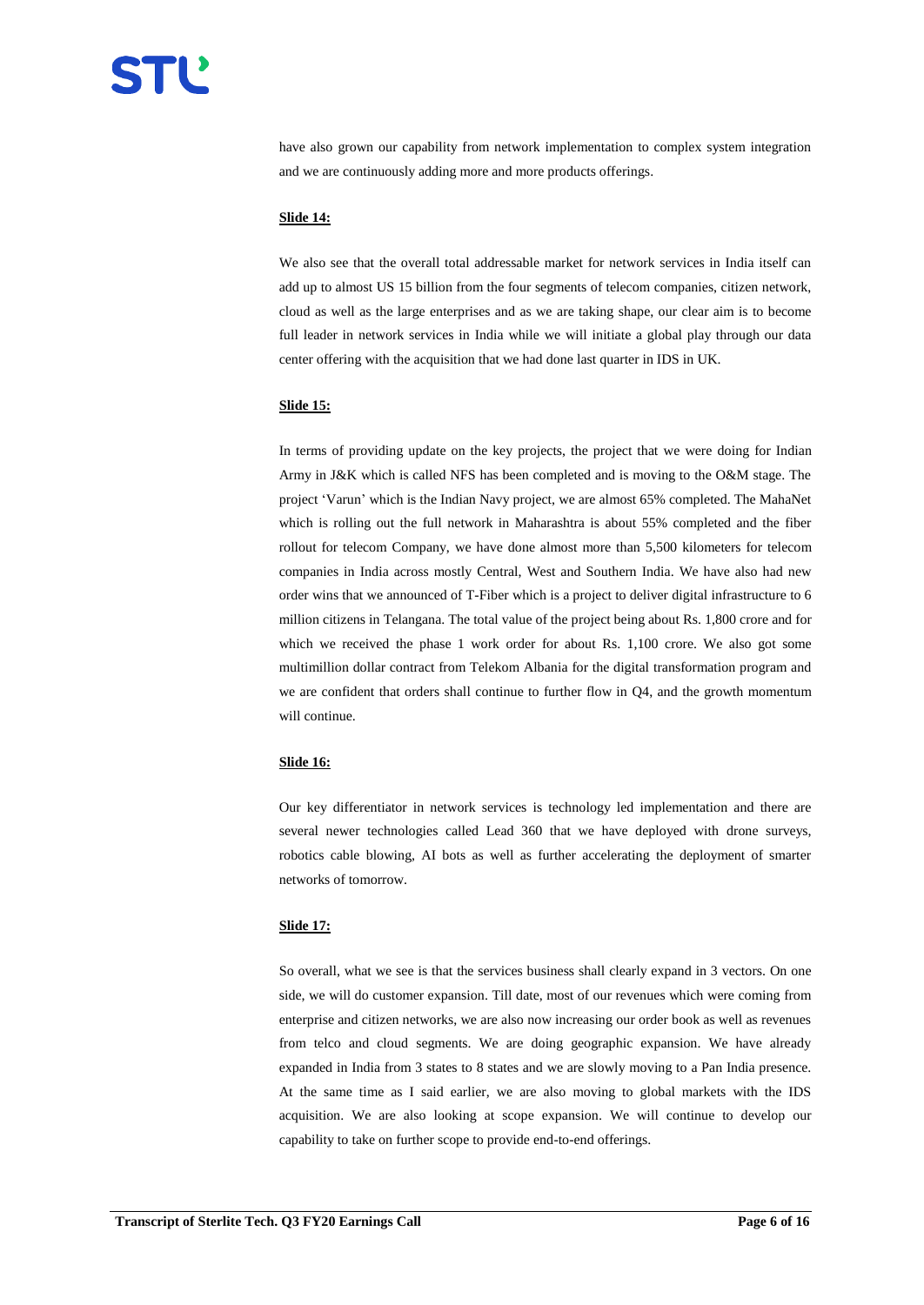## **Slide 18:**

So overall, the business order book has grown from about Rs. 1,700 crore to almost Rs. 5,000 crore in the current year and is expected to continue to grow up in the current quarter. The interesting part is that the business is also now, as the projects are getting completed, the O&M revenues becoming sizable part in terms of providing that visibility. So we have out of the Rs. 5,000 crore order book, almost 38% is O&M which will result in significant revenue stream as well as predictability in the future years.

#### **Slide 19:**

Also, as we announced last week, we have taken our next step to strengthen our presence in the wireless segment through an investment in ASCOS. As a part of the overall transaction, we have acquired about 13% stake in the Company with Board representation. ASOCS is a new edge technology Company. It is pioneer in virtual radio access network and a provider of fully virtualized base station for enterprise and telco networks. STL and ASOCS will partner in creating newer solutions that will address the rollout of private LTE networks as well as 5G networks for our enterprise and telco customers. We will continue to do such capability based investments in the technology areas which are relevant for networks of the future.

#### **Slide 20:**

I would also like to just talk about that we have reorganized ourselves to an organization structure that places the customer at its center in an account based organization which will help us to offer both and full power of one offering of Sterlite as well as the industry shaping and customers-specific solutions with presenting a single phase to customer as well as creating lifetime customer value.

Now, I will hand it over to Anupam to discuss the financials.

Anupam Jindal: Thanks, Anand, and good evening, everyone.

#### **Slide 22:**

Coming to financials, the first chart shows our continued diversification in terms of customer segments. The second chart shows order book position at Rs. 8,535 crore at the end of Q3 FY20 which is higher than Q2 FY20. It is further expected to grow up by end of this financial year on the back of expected new orders in Q4 FY20.

#### **Slide 23:**

We achieved a revenue of Rs. 1,200 crore in Q3 FY20. Starting next quarter, revenue shall grow sequentially on the back of strong growth of services business and volume growth in product. Our EBITDA stands at Rs. 247 crore in the current quarter. At the Company level in the short term, our absolute margins shall improve from here. Correspondingly, net profit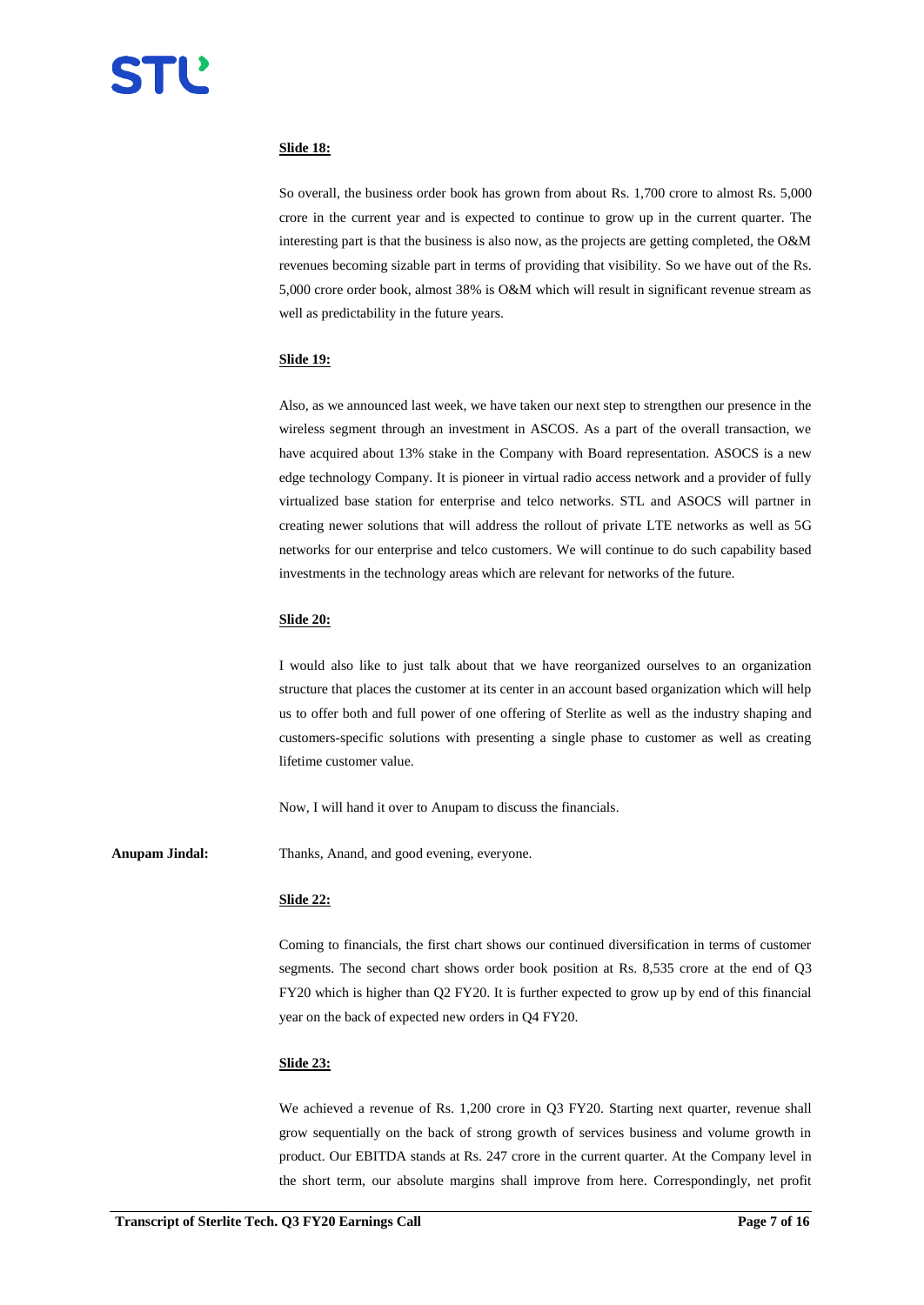adjusted for the provision of exceptional item net of tax stands at Rs. 91 crore. We have made a provision for an exceptional item to the tune of Rs. 51 crore awaiting the acceptance of an application which we have submitted regarding settlement of legacy excise dispute and we found this is a good opportunity to settle that matter forever. At the Company level, we are confident that the current quarter is lowest in terms of performance and the Company will show profits starting from Q4 this year on the back of growth. Our net debt as on  $31<sup>st</sup>$ December stands at Rs. 2,078 crore.

## **Slide 24:**

In summary, we continue to remain bullish on the Company with a strong outlook. On connectivity solutions, 5G has been commercially launched across the globe. The deployment shall pick pace in 2020 which will lead to structural demand growth of OF. Absolute EBITDA shall grow from Q4 on the back of volume gain through new market entry and further costs rationalization and new product strengthening. And the services and software business, the investments for citizen networks and enterprise in India to continue leading to order book growth in Q4 as well. Strong revenue growth in network services is expected on the back of customer segment penetration, geographic expansion and scope of services expansion and moving towards leadership in India. Investment in technology will also sustain to create network for future and STL shall continue to invest to acquire new technologies and new capabilities and drive the disruptive trends shaping the networks of the future.

#### **Slide 25:**

For your reference, we have also captured an abridged version of our financials.

With this, we come to the end of our opening commentary and we would be open to questions.

**Moderator:** Thank you very much. We will now begin with the question-and-answer session. We take the first question from the line of Mukul Garg from Haitong Securities. Please go ahead.

**Mukul Garg:** Anupam to start with, if you can just help us with the data points, the prices on the fiber and cable side, how they have changed on a Q-o-Q level? What is the utilization on an overall basis? I think Anand mentioned utilization on the incremental capacity, so if you can just help us with the data points.

**Anupam Jindal:** Sure, so in terms of realization, realization for the quarter has been around \$6 on the fiber side. On the cable side, it has been mostly passed through, so about \$15 or so. In terms of the capacity utilization, as we mentioned in our commentary, the utilization in the current quarter for the entire 50 million kilometer capacity was approximately 46% which was lower than what we had done in the last quarter. On the cable side, we have been able to improve utilization to about 76% in the current quarter which is quite good and in terms of volume; we are looking to improve this further in Q4, going back to maybe normal level of what we were doing earlier.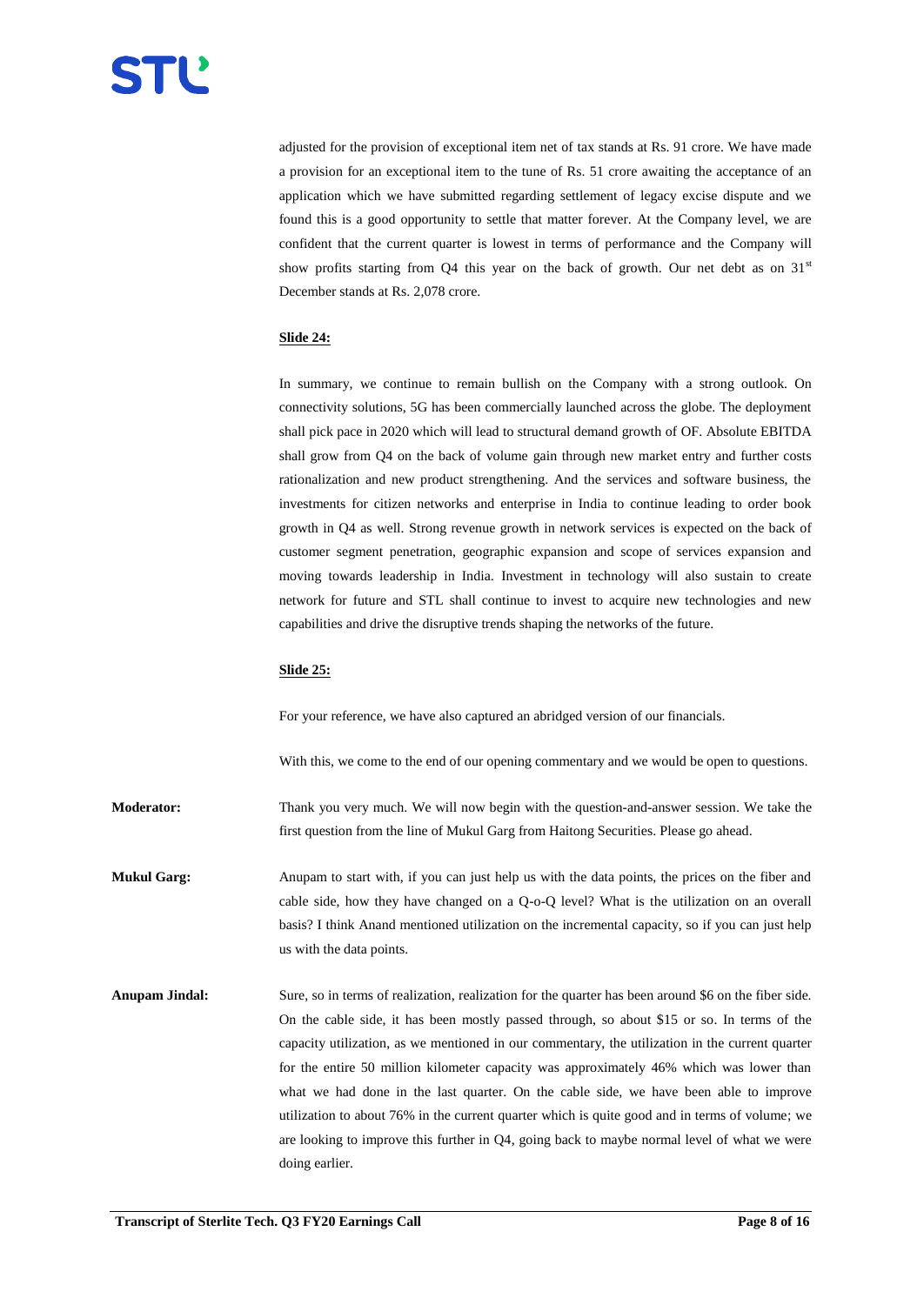| <b>Mukul Garg:</b> | Anupam, just wanted to elaborate a bit more on the gross margin performance. It has been          |
|--------------------|---------------------------------------------------------------------------------------------------|
|                    | quite commendable despite this price realization reduction, you guys have been able to            |
|                    | improve the gross margin. My expectation was that maybe this stickiness will be more on the       |
|                    | material costs and employee costs is something where you guys will be able to optimize a bit      |
|                    | better, but it seems that the costs reduction, the margin benefit is kind of coming it on the raw |
|                    | material side rather than the employee cost side. So if you can just help us with the puts and    |
|                    | takes there and what more levers there are in future?                                             |

- **Anupam Jindal:** So as we had communicated Mukul that when prices started coming down, we have started working on the cost rationalization as we also spoke about in our commentary today, 'Project Junoon' and we are happy to share that this has resulted into significant internal cost reduction primarily in the direct cost side as we also mentioned raw material renegotiation, internal efficiency improvement, and so on and so forth. So those are the things which have given good amount of benefits and we continue to leverage further on those things including developing new systems in processes which can further improve the cost.
- **Mukul Garg:** Got it. So any possible benefits or possible rationalization on the employee cost side or that will continue to remain sticky?
- **Anand Agarwal:** On the employee cost front, we are not taking any decision. We continue to believe that we have a very good and strong employee base which we will continue to invest as we move forward.
- **Mukul Garg:** Understood. The other question was on the CAPEX plan for FY21 and 22. Anand, you mentioned that you are seeing industry mothballing some capacity. So are you guys also pushing back the CAPEX plan especially on the cable side where CAPEX expansion is planned?
- **Anupam Jindal:** So in terms of Mukul, fiber CAPEX is largely complete as you would know. So there is no question of deferring anything there. In terms of cable, we have seen that we are already in midway through the CAPEX implementation cycle and we would not want to hold onto that. We still believe the long term attractiveness of the industry particularly for the large players like us who are not just volume player, but also technology player will continue to be there and therefore maybe within next 9 months-12 months' time, the business fundamentals will come back again and we do not want to take any short-term measure to defer or cut back on CAPEX which we are doing. But at the same time, we are not looking at anymore CAPEX beyond what we have already commented.
- **Mukul Garg:** Fair enough. If I may squeeze in one final question. You guys planned to enter new markets which are 25%, I imagine a big push on that will be US, so if you can just share some thoughts on exactly what is the plan and duration over which you will enter or would you require to do any acquisitions to kind of get local capacity in the market on the cabling side?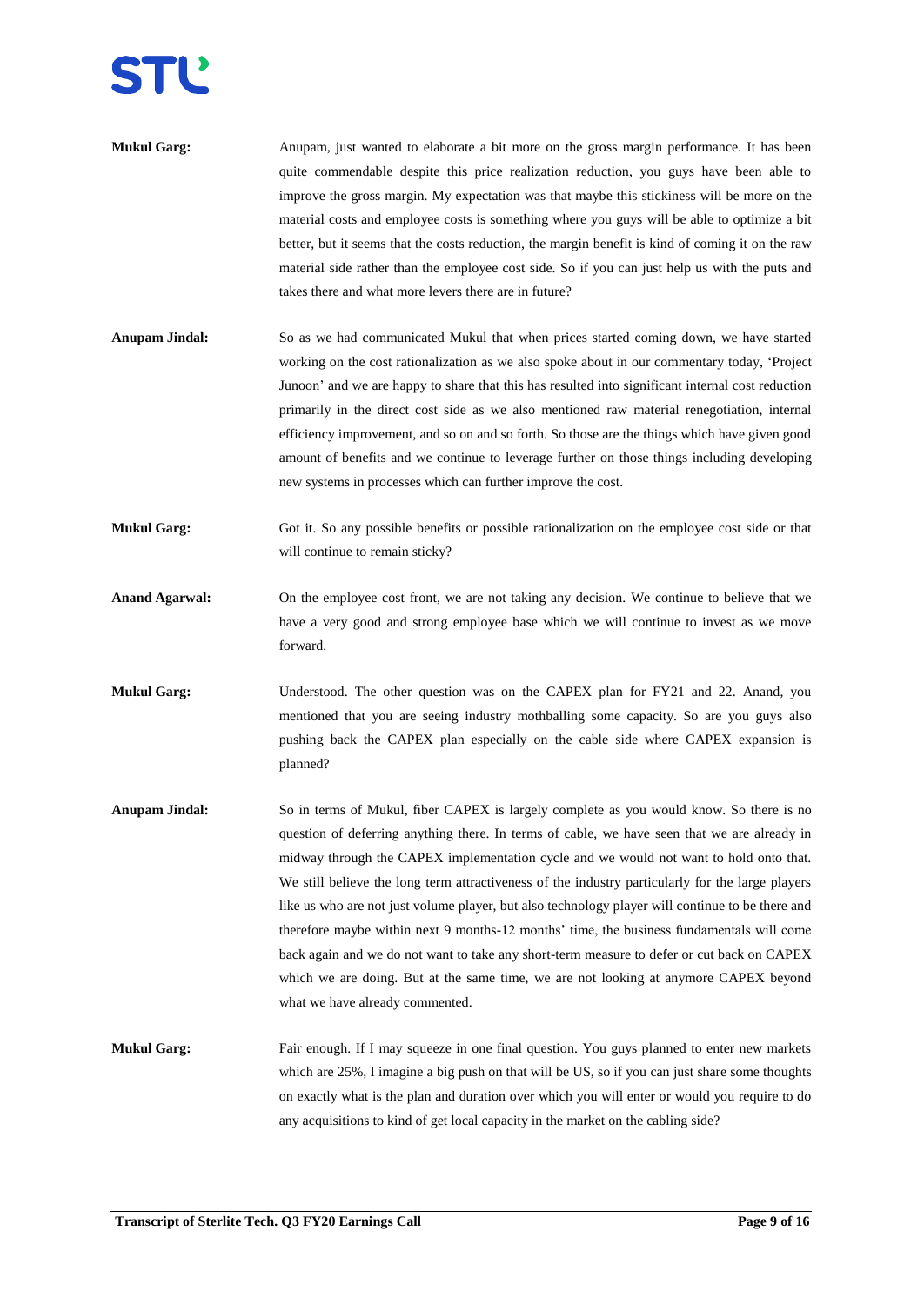

- **Anand Agarwal:** So there are two-three areas that we are looking deeper into. We are looking at Southeast Asia, we are looking at Middle East and we are looking at North America and as we have done in the past wherever we go, we go deeper, we take some time, we invest in those markets. So in all these markets, we have started seeing good degree of traction. Latin America is picking up in terms of volumes that we do, and we are very clear that as we have succeeded over the past in India, in China, in Europe, it is the same methodology that will apply. And North America, you are right, is a market that we are investing in and we have started seeing some initial successes there as well.
- **Moderator:** Thank you. The next question is from the line of Pranav Kshatriya from Edelweiss Securities. Please go ahead.
- **Pranav Kshatriya:** Sir, I had got dropped off. So my question might have been asked before, so sorry for that. My first question is that, can you just elaborate that how the realization in the industries are moving currently and vis-à-vis how your realizations are moving? This is in the background that you used to have a lot of fixed price contract and hence that actually was one of the reasons why we were expecting that realizations will remain fairly high for you. Is that the case is, what we want to know. And secondly on the margin side, can you just elaborate how the margins for the services portfolio is emerging and what are the key variables for tracking margin in that business? These are my two questions. Thank you.
- **Anand Agarwal:** Sure. So on the fiber part of it, industry is currently in the range of \$5 to \$6. Our realization is closer to about \$6 on the fiber side, largely due to the value-added products that we do. Some of the contracts as we said at the end of H1 also while the volume contracts we are retaining, some of the price contracts renegotiation is happening closer to what the pricing structure has been for our customers. And we see that going through. The price fall has stopped, it has come very close to this range of this \$5-\$6 range and we are in the higher end of it primarily because of the value-added products that we continue to sell larger than the industry. In terms of the services business, as we have been maintaining that we are seeing the margins gradually improve as the scale of the business starts improving. So we are seeing margin in this business currently at about 17%. The projects continue to be between 20%-21% and as we are seeing scale coming into this business, the fixed cost rationalization is happening at a wider level. The margin level at a steady stage will be between 15% to 17% of this business and 20%-22% for the product, at an average level as we have talked about will be in that 18% to 20% range.
- **Pranav Kshatriya:** Sir, one more question is, can you just elaborate a bit on the, how the demand for China is shaping in 2020. Is China expected to get back to growth trajectory in 2020 or we should see more like a low single digit kind of a growth from China or it can be getting back to 10%-12% what it used to do earlier. And second question is, how the demand for the fiber is in India considering there is a sharp decline, is that is expectation of the state net project to drive growth along with fiberization by the private telecos.
- **Anand Agarwal:** Sure. On China front, at least we are expecting that it will be a flat year unless some projects come out and get announced in China. China is very difficult to project and predict because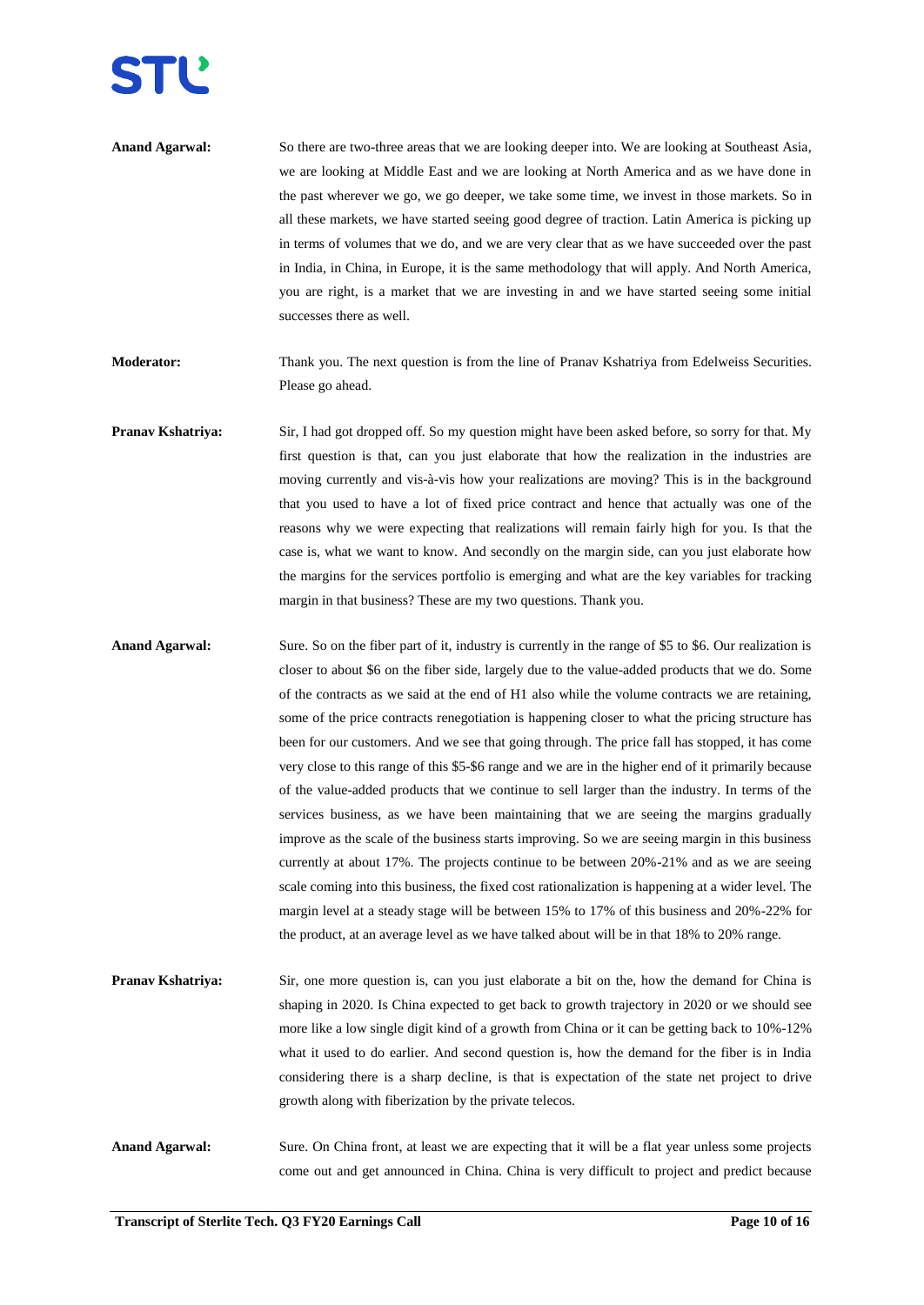

|                       | they have extremely large tenders and the timing of that it cannot be predicted right now. So<br>we at least for our assumptions, we are keeping it a flat year. India as we rightly said will see<br>whatever decline has happened, we believe there will be good degree of recovery happening.<br>We are already seeing activity as we talked about for the Telangana project, the national digital<br>mission and on more immediate basis, we are seeing good degree of action and activity coming<br>in from both Jio as well as from Airtel. And more and more for us the overall value shifting to<br>an end connectivity products rather than just pure fiber, we are looking at it from a full<br>complex solutions which are providing a tower connectivity solution. So we are seeing that<br>good shift and India for us will be definitely recovering in 2020. |
|-----------------------|----------------------------------------------------------------------------------------------------------------------------------------------------------------------------------------------------------------------------------------------------------------------------------------------------------------------------------------------------------------------------------------------------------------------------------------------------------------------------------------------------------------------------------------------------------------------------------------------------------------------------------------------------------------------------------------------------------------------------------------------------------------------------------------------------------------------------------------------------------------------------|
| Moderator:            | Thank you. The next question is from the line of Neerav Dalal from Maybank Kim Eng<br>Securities. Please go ahead.                                                                                                                                                                                                                                                                                                                                                                                                                                                                                                                                                                                                                                                                                                                                                         |
| <b>Neerav Dalal:</b>  | I have a couple of questions. One is in terms of the volume in the products business, are you<br>seeing volume decline across Jio's or are there some regions where there is flat or decline. So<br>if you could just comment on Europe and the other regions?                                                                                                                                                                                                                                                                                                                                                                                                                                                                                                                                                                                                             |
| <b>Anand Agarwal:</b> | The volume decline, Neerav has largely happened in China and India. China about 13% which<br>was big market                                                                                                                                                                                                                                                                                                                                                                                                                                                                                                                                                                                                                                                                                                                                                                |
| <b>Neerav Dalal:</b>  | And for us, would we be mirroring that?                                                                                                                                                                                                                                                                                                                                                                                                                                                                                                                                                                                                                                                                                                                                                                                                                                    |
| <b>Anand Agarwal:</b> | So for us, the volume on a year-on-year basis it will be flat for us. We are not seeing a volume<br>decline. Q3, we have seen a degree of decline which happened essentially due to the end of<br>calendar year, but we believe for the overall year we will be either flat or slightly positive<br>volume compared to last year.                                                                                                                                                                                                                                                                                                                                                                                                                                                                                                                                          |
| <b>Neerav Dalal:</b>  | Okay, great. And my second question is in regard to the services business, now we have seen<br>Telangana, we have seen Maharashtra. If you could elaborate on which are the other States<br>where you are seeing bidding happening, some information on that?                                                                                                                                                                                                                                                                                                                                                                                                                                                                                                                                                                                                              |
| <b>Anand Agarwal:</b> | They are different States in different stages. There is Tamil Nadu going to happen, there will<br>be Gujarat, there is Haryana, so several of these states are looking at setting up these networks,<br>there is Madhya Pradesh going to happen after. So we see the most imminent being Tamil<br>Nadu and Gujarat right now, then Haryana and MP and then a few more States like that.                                                                                                                                                                                                                                                                                                                                                                                                                                                                                    |
| <b>Neerav Dalal:</b>  | And the size of these contracts will be similar to what there in Telangana or there would be?                                                                                                                                                                                                                                                                                                                                                                                                                                                                                                                                                                                                                                                                                                                                                                              |
| <b>Anand Agarwal:</b> | Different. The scopes are different. The way they break the contract is different in terms of<br>regions like for example in MP they have broken into four regions and the scope, what is<br>happening exactly is every State is looking at it in a very serious manner and it is like<br>becoming a contract where part of the money is coming in from BharatNet Central project and<br>part of the money they are spending their own. At the same time, what we are seeing in an<br>interesting way is also that the telecom companies, the Jio, the Airtels have started also                                                                                                                                                                                                                                                                                           |

towards spending towards creating networks. So for us what is happening is, on back of the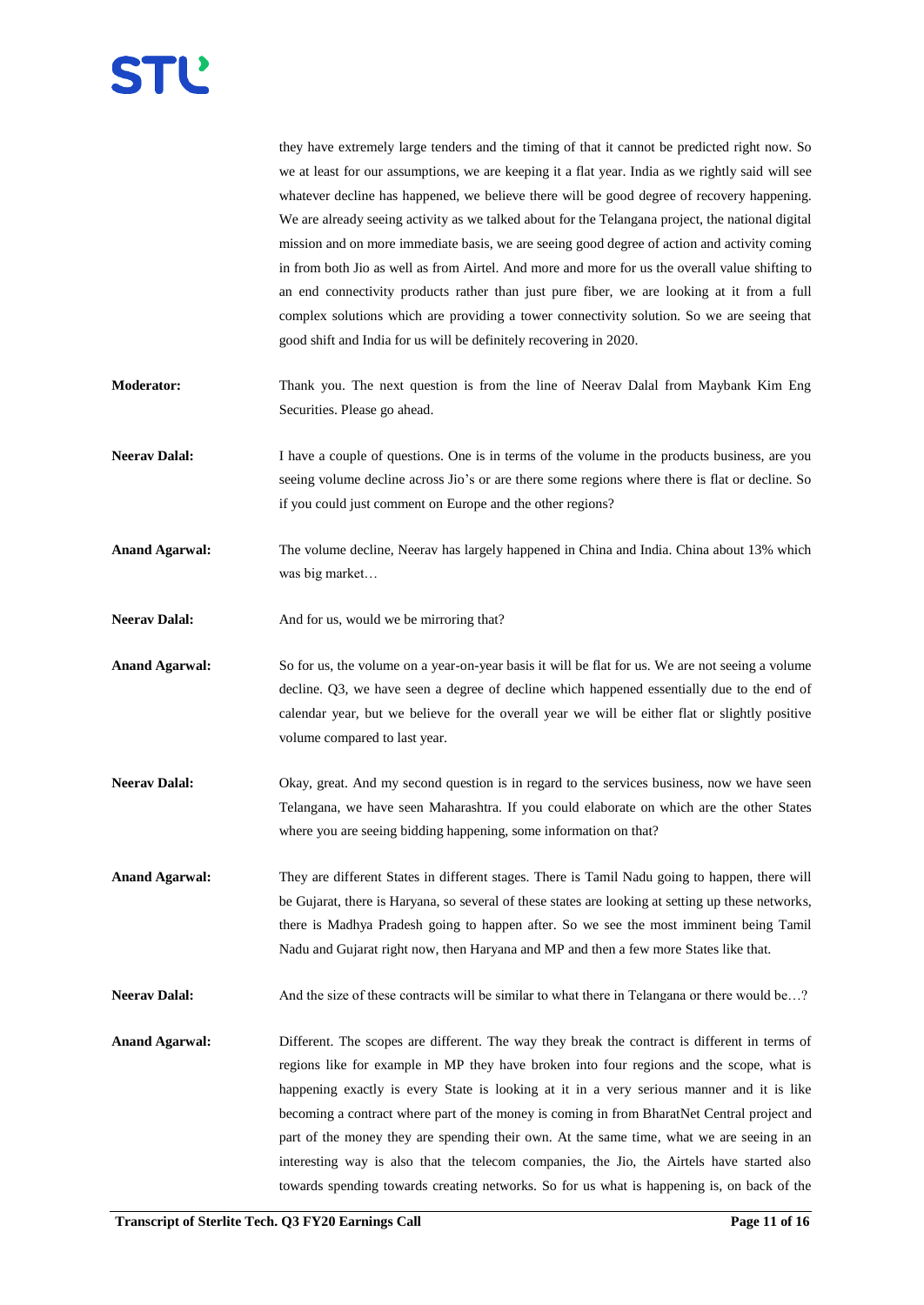capabilities and the geographical expertise we are creating in certain geographies, we are able to leverage across multiples. So what we are doing for instance for the Navy project, what we are doing for the State project and what we are doing for Telco is all getting leveraged in a larger manner geographically.

- **Neerav Dalal:** Right. I have a couple of bookkeeping questions. One, what will be the tax rate for the full year, would it be 25% or will it be lower than that?
- **Anupam Jindal:** Neerav, we have already chosen the flat rate of 25%, so it will be that for the current year.
- Neerav Dalal: Yes, because the third quarter also your effective tax rate is lower, right, just wanted to check.
- **Anupam Jindal**: Third quarter is also similar, maybe some of the other things would have come, but 25% is the rate which we have taken.
- **Neerav Dalal:** Right. And there has been a decline in the depreciation number for this quarter Q-o-Q, so what is…?
- **Anupam Jindal:** Mostly that would be broadly in line with some of the capitalization which we have done. So some of the things what would have got corrected there and I think going forward also, we are looking at the entire capitalization and looking at optimization. So it maybe in that range of Rs. 70 crore - Rs.75 crore.
- **Moderator:** Thank you. The next question is from the line of Pritesh Chheda from Lucky Investment Managers. Please go ahead.
- **Pritesh Chheda:** Sir, just wanted to know what will be the projects and services revenue executed in 9 months FY20 and this Rs. 5,000 crore revenue that we have identified in projects and services within which Rs. 3,500 crore is services, what will be the execution timeline for this sort of backlog?
- **Anand Agarwal:** The Rs. 5,000 crore worth of orders that we have, about 37% is O&M. So about 63%, which is about Rs. 3,000 crore would largely be between 15 to 18 months.
- **Pritesh Chheda:** 43% is O&M?
- **Anand Agarwal**: 37%.
- **Pritesh Chheda:** So about Rs. 1,600 crore Rs. 1,700 crore worth is O&M and this execution would be how much cycle?
- **Anand Agarwal**: That execution will continue for about 7 years. So this is an accumulation of all the projects that we keep adding up, the O&M will keep increasing as we move forward.
- **Pritesh Chheda:** Okay. And how much projects and services revenue would have booked in 9 months FY20?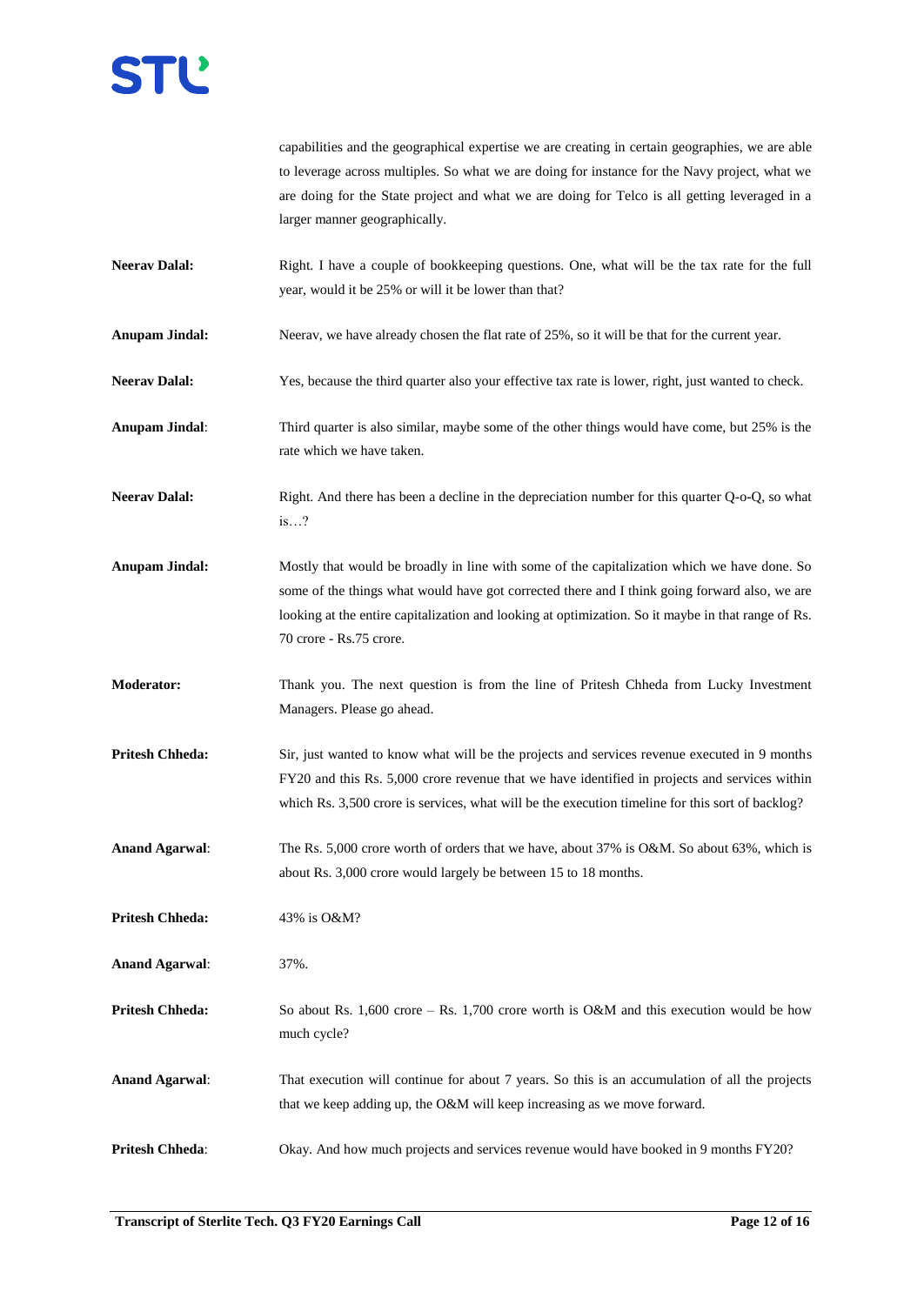**Anupam Jindal:** We have done close to about Rs. 2,000 odd crore which is roughly about 50% of the total revenue. **Pritesh Chheda:** Okay. And the other two questions are is there any upward movement in OFC prices now since last couple of months? **Anand Agarwal**: Not; one aspect is a generic products, we are not seeing any movement at the higher stuff like that, I talked about the TruRibbon, more value added products clearly we see more margins and that is the proportion that we are increasing, that is we are catering to data center market, cloud companies. For us, we are shifting the focus more and more towards that new products and new customer segments. **Pritesh Chheda:** And can we share the OFC volumes done in 9 months FY20 versus 9 month FY19? **Anupam Jindal**: We just talked about that we are currently operating at about 76% for the cable business. **Pritesh Chheda:** So 0.46 of 50 million. So we have done about 23 million FKM? **Anand Agarwal**: Yes. That was the Q3 run rate and as we said, the overall year either will be flat or growing compared to last year. **Moderator:** Thank you. The next question is from the line of Alok Deora from YES Securities. Please go ahead. **Alok Deora**: Just couple of questions. The one time provision which we have taken in the P&L, so there won't be any further provisions, I mean that was like for this quarter it is done or how are we placed there? **Anupam Jindal**: Yes, this is under this new scheme launched by the Government to settle some of the old legacy issues of excise and service tax related under which just for the benefit of all the listeners on this call, we had one major matter outstanding on account of excise duty where we had qualification and the matter involved about Rs. 188 crore. We found this is good opportunity to settle that. So we have taken Rs. 51 crore provision. We have submitted the application. Within two weeks we are expecting the acceptance of that and with that, we are not expecting any more provision on account of this. **Alok Deora**: And we have acquired ASOCS. So what is the consideration we have paid for the 12.8% stake? **Anand Agarwal**: That unfortunately we cannot disclose the number due to confidentiality reasons for the valuation. **Alok Deora**: And one last question. So the EBITDA margins we are still able to maintain on a quarterly basis despite I believe the Services portion increasing. So how are we looking at the margins going forward in the fourth quarter and even FY21?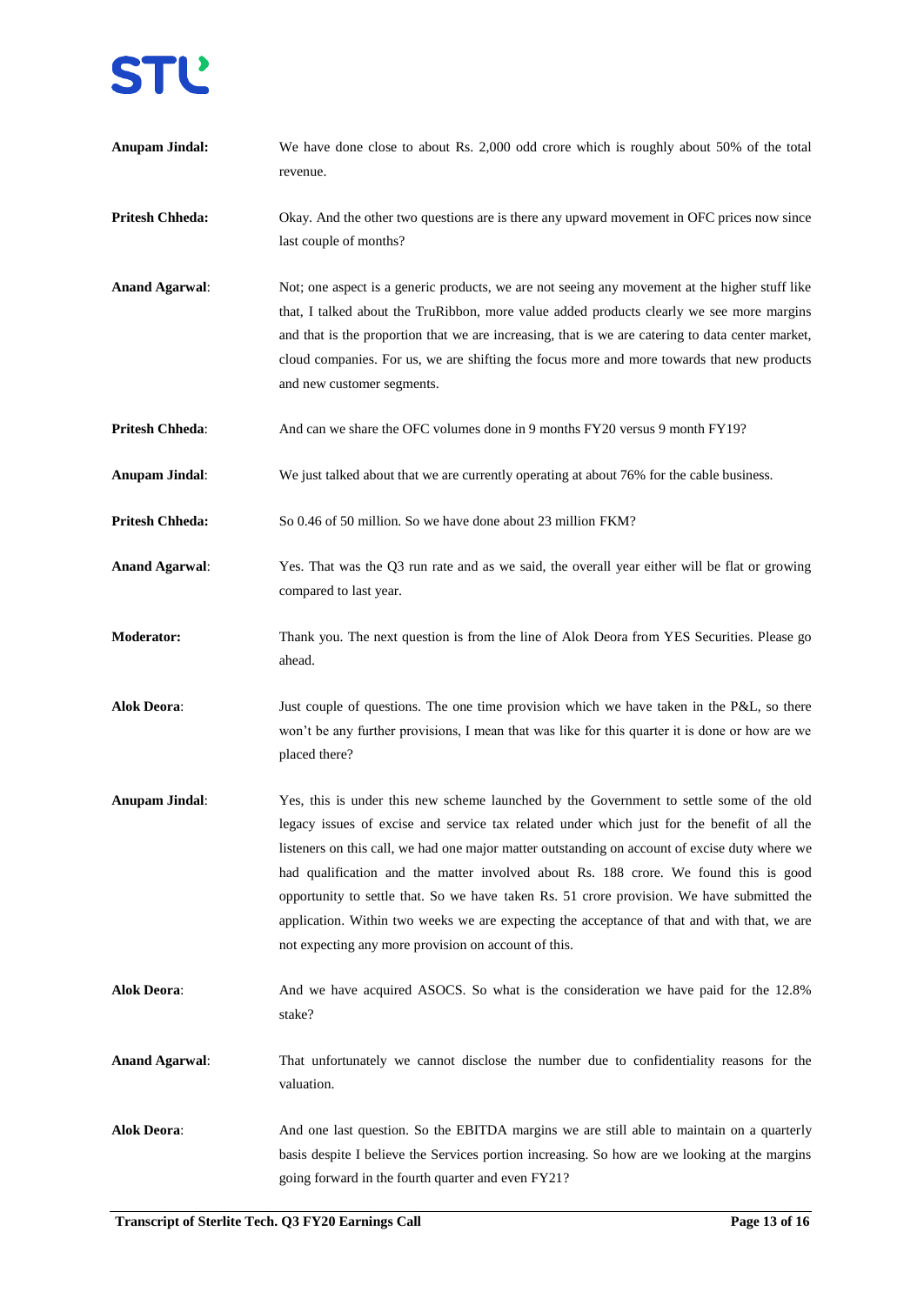

| <b>Anand Agarwal:</b> | Yes, largely it will be in the 18% to 20% range as a mix as we said the Services will be 15% to<br>17%. The Products will continue to maintain between 22% to 23% and that is the sort of a |
|-----------------------|---------------------------------------------------------------------------------------------------------------------------------------------------------------------------------------------|
|                       | range that we are looking for. Quarter-on-quarter, based on the mix between the two                                                                                                         |
|                       | businesses that it might shift by a percentage point here or there but that is the range we are                                                                                             |
|                       | looking at.                                                                                                                                                                                 |
| <b>Alok Deora:</b>    | Just one last question if I may. So what is the utilization you mentioned for cables because for                                                                                            |
|                       | fiber it was around 46%.                                                                                                                                                                    |
|                       |                                                                                                                                                                                             |
| <b>Anand Agarwal:</b> | 76%.                                                                                                                                                                                        |
| <b>Alok Deora:</b>    | So 76% on capacity of?                                                                                                                                                                      |
| <b>Anand Agarwal:</b> | 18 million kilometer.                                                                                                                                                                       |
| <b>Moderator:</b>     | Thank you. The next question is from the line of Saket Kapoor from Kapoor & Company.                                                                                                        |
|                       | Please go ahead.                                                                                                                                                                            |
| <b>Saket Kapoor:</b>  | Sir firstly if you could give the figure on the receivable front, what are our trade receivables                                                                                            |
|                       | and particularly from BSNL point, how much is due?                                                                                                                                          |
|                       |                                                                                                                                                                                             |
| <b>Anupam Jindal:</b> | So in terms of receivables, we are having in the line of about 100 days or so. But in terms of                                                                                              |
|                       | BSNL, if you are talking about the over dues, we have some over dues in the beginning. We                                                                                                   |
|                       | had some over dues in the beginning of quarter particularly from a products business which<br>were due for more than 6 to 8 months. Fortunately, we have received Rs. 133 crore in last     |
|                       | quarter itself out of total Rs. 300 crore. So we still have about Rs. 160 crore pending to be                                                                                               |
|                       | collected from BSNL which we are expecting over next 6 months we will get that.                                                                                                             |
|                       |                                                                                                                                                                                             |
| <b>Saket Kapoor:</b>  | On the net debt level, it will be Rs. 2,078 crore?                                                                                                                                          |
| <b>Anupam Jindal:</b> | Yes.                                                                                                                                                                                        |
| <b>Saket Kapoor:</b>  | Sir, this finance cost, the practical doubling of it is due to the lower utilization only that we are                                                                                       |
|                       | unable to recover the finance part. What has led to this, our business has not grown in that                                                                                                |
|                       | quantum but the finance costs have doubled in the 9 months?                                                                                                                                 |
| <b>Anupam Jindal:</b> | The finance cost has doubled largely because of the borrowing has also gone up. One, that we                                                                                                |
|                       | have completed the project and the payments are happening and second, some of the                                                                                                           |
|                       | capitalization of interest which was happening until last year that has started coming to gain.                                                                                             |
| <b>Saket Kapoor:</b>  | Sir, the point which you were telling was that for the 9 months we have been at 46% utilization                                                                                             |
|                       | level for the cable segment?                                                                                                                                                                |
|                       |                                                                                                                                                                                             |
| <b>Anand Agarwal:</b> | For the fiber segment in Q3, it is 46% at 50 million run rate and in Q3, it is $76\%$ .                                                                                                     |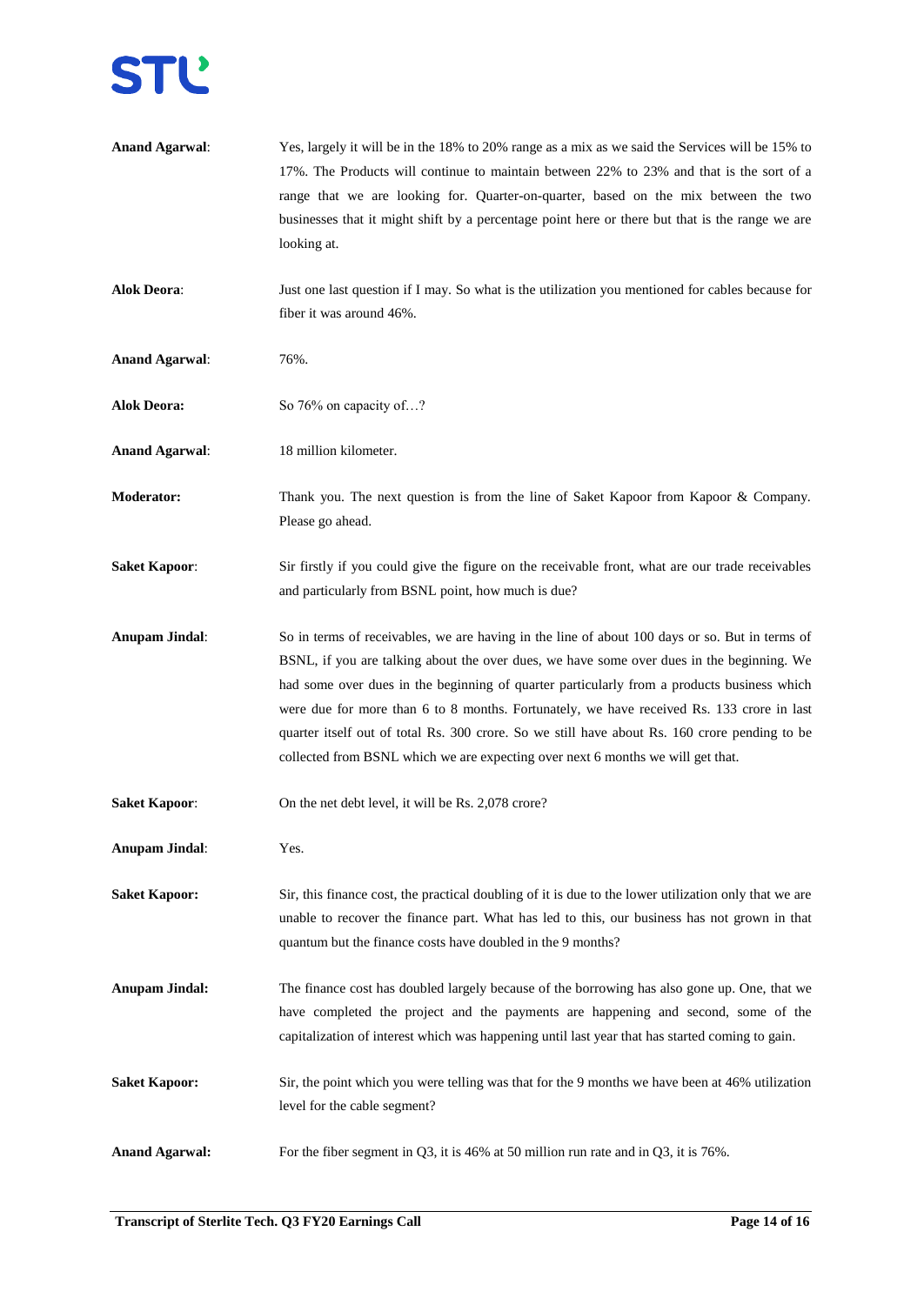# **STL**

| <b>Saket Kapoor:</b>     | For the fiber?                                                                                                                                                                                                                                                                                                                                                                                                                                                                                                                    |
|--------------------------|-----------------------------------------------------------------------------------------------------------------------------------------------------------------------------------------------------------------------------------------------------------------------------------------------------------------------------------------------------------------------------------------------------------------------------------------------------------------------------------------------------------------------------------|
| <b>Anand Agarwal:</b>    | Yes.                                                                                                                                                                                                                                                                                                                                                                                                                                                                                                                              |
| <b>Saket Kapoor:</b>     | And for the cable part sir?                                                                                                                                                                                                                                                                                                                                                                                                                                                                                                       |
| <b>Anand Agarwal:</b>    | 76% for Q3.                                                                                                                                                                                                                                                                                                                                                                                                                                                                                                                       |
| <b>Saket Kapoor:</b>     | And sir how much will be closing the year with average utilization level?                                                                                                                                                                                                                                                                                                                                                                                                                                                         |
| <b>Anand Agarwal:</b>    | As we have said, overall during the year we will be either growing or flat compared to the<br>previous year.                                                                                                                                                                                                                                                                                                                                                                                                                      |
| <b>Moderator:</b>        | Thank you. The next question is from the line of Bhupendra Tiwari from ICICI Securities.<br>Please go ahead.                                                                                                                                                                                                                                                                                                                                                                                                                      |
| <b>Bhupendra Tiwari:</b> | Basically just wanted to understand what is the kind of CAPEX that we should build for FY21<br>and just wanted to understand that is this net debt level the peak net debt level because I<br>understand that with 50% of the CAPEX of the cable left, I think the net cash flow generation<br>should be positive from next year onwards. Am I on the right track?                                                                                                                                                                |
| <b>Anupam Jindal:</b>    | So in terms of the CAPEX, as I said in one of the question that we are not having any new<br>CAPEX plan and whatever CAPEX we have sort of completed and are undergoing that will<br>continue. In terms of the number, current year we had roughly about Rs. 500 plus crore of<br>CAPEX, we might be doing under less than that. Next year, we will work out the number, but<br>since we are not committing, the numbers will not be significant in the next year. In terms of<br>net debt, can you come back with your question? |
| <b>Bhupendra Tiwari:</b> | So just wanted to understand that since most of the CAPEX is done, is it the peak net debt<br>level that we have hit right now and I think the debt reduction should start?                                                                                                                                                                                                                                                                                                                                                       |
| <b>Anupam Jindal:</b>    | So we are actually, we continue to work on debt reduction. From quarter-on-quarter, debt may<br>vary some time, but we have stated that our net debt to equity will be below one and we are<br>very confident that again by March we will be in that range and even going forward we are<br>working to bring down the leverage significantly.                                                                                                                                                                                     |
| <b>Moderator:</b>        | Thank you. The next question is from the line of Mihir Manohar from CapGrow Capital<br>Advisors. Please go ahead.                                                                                                                                                                                                                                                                                                                                                                                                                 |
| <b>Mihir Manohar:</b>    | Just wanted to understand when is this new capacity of cable which is roughly 15 million fiber<br>kilometer going to come on stream, so when is the commercial utilization going to start of this<br>capacity?                                                                                                                                                                                                                                                                                                                    |
| <b>Anupam Jindal:</b>    | So that we had said that by June 2020 this capacity will be fully up. In terms of commercial<br>utilization while we would want to have it as early as possible, but due to current market                                                                                                                                                                                                                                                                                                                                        |